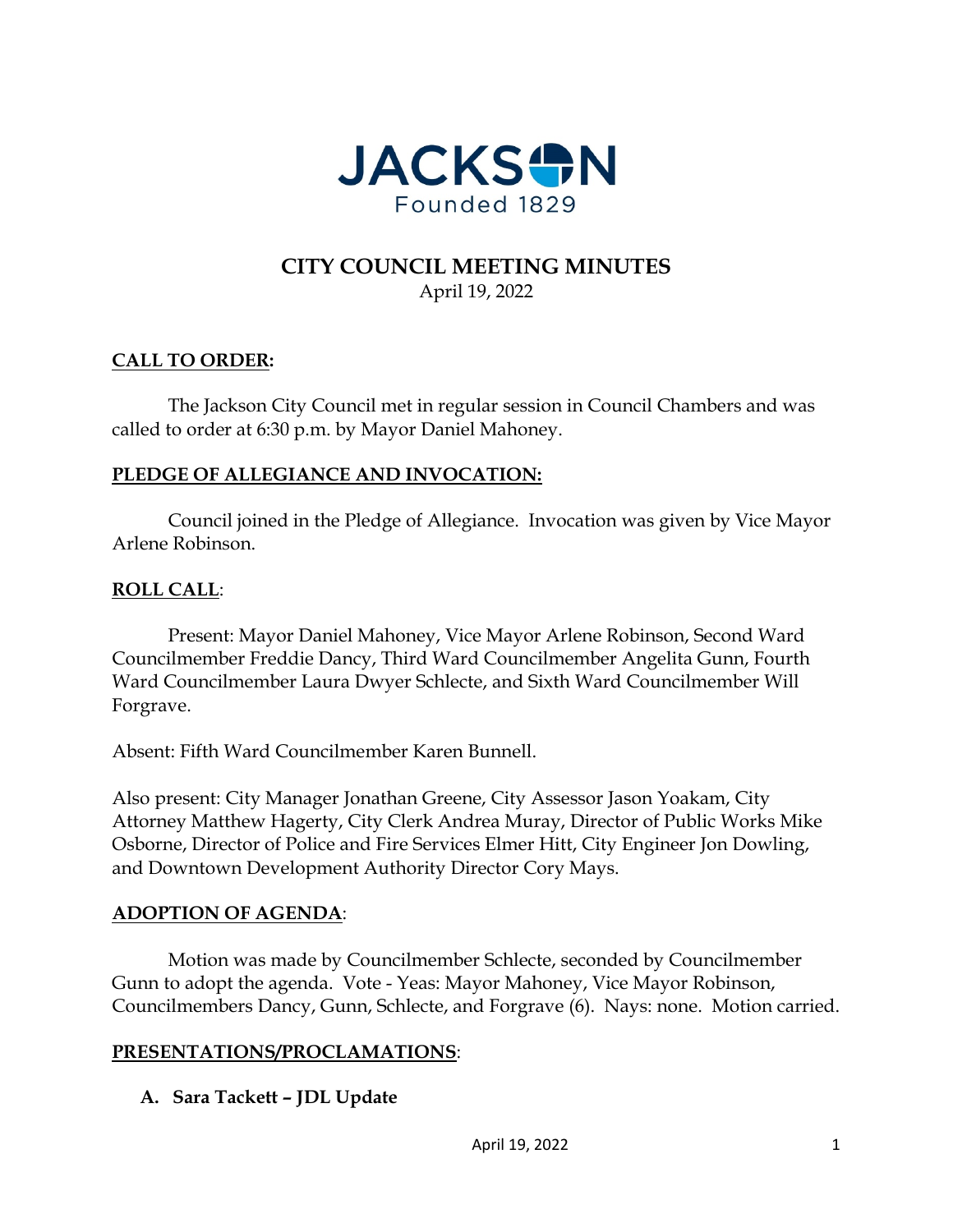#### **PUBLIC HEARINGS:** none.

#### **CITIZEN COMMENTS:**

Citizen comments were heard and the meeting continued.

#### **PETITIONS & COMMUNICATION FROM CITY STAFF AND OTHER GOVERNMENTAL ENTITIES:** none.

#### **CONSENT CALENDAR:**

**A. Minutes of the Regular Meeting of April 5, 2022**

*Approve the minutes of the regular City Council Meeting of April 5, 2022.* 

#### **B. Receipt of Alley Vacation Petition**

*Receive a petition to vacate a public alley off of Milwaukee Street between Prospect and E. Addison Street. Refer to City Attorney to verify legality, the City Planning Commission to review and provide the Clerk's office with a recommendation, with item being presented to Council for consideration.* 

#### **C. Funding Letters for Pension System**

*Receive the actuarial valuations as of June 30, 2021 for the Act 345 Policemen's & Firemen's Retirement Plan, the Employees Retirement System and the Policemen's and Firemen's Retirement System, and approve the actuarial funding necessary for the fiscal year 2022-2023.* 

- **D. Special Event Application for the Jackson High School Graduation Ceremony**  *Approve a request from Jackson High School to host their Graduation Ceremony on Friday, May 27, 2022 and use road closures on Wildwood Avenue near Jackson High School.*
- **E. Special Event Application for the Jackson District Library Summer Reading Program Finale**

*Approve a request from the Jackson District Library to host their Summer Reading Program Finale on July 30, 2022 on the streets of downtown Jackson.* 

**F. Special Event Application for the Jackson County Veteran's Council Memorial Day Procession and Ceremony**

*Approve a request from the Jackson County Veteran's Council to conduct their Memorial Day Procession and Ceremony on Monday, May 30, 2022 on the streets of downtown Jackson.*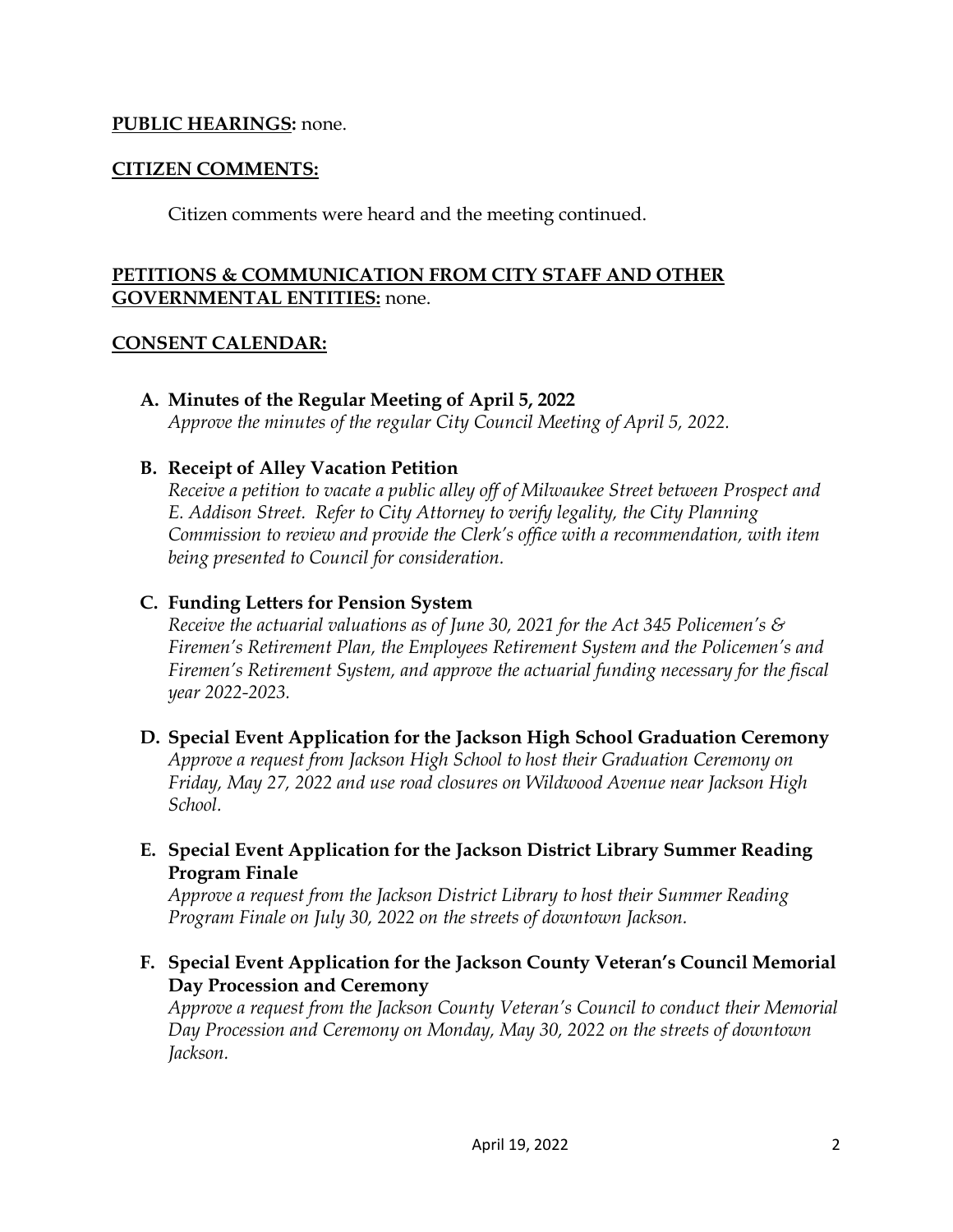#### **G. Special Event Application for the Amen 4 Youth, LLC Southside Summerfest Events**

*Approve a request from Amen for Youth, LLC to host their Southside Summerfest Events on May 21, June 11, July 23, and August 27 in Elnora Moorman Plaza and on High Street in Jackson.* 

#### **H. Special Event Application for the Together We Can Make a Difference National Day of Prayer**

*Approve a request from Together We Can Make a Difference to host their National Day of Prayer on May 5, 2022 in Austin Blair Park.* 

## **I. Special Event Application for the "Together We Can Make a Difference" Garden Contest**

*Approve a request from the Together We Can Make a Difference to host their Garden Contest on May 21, 2022 in the City of Jackson.* 

#### **J. Special Event Application for the World Vision Inc. Walk/Run**

*Approve a request from World Vision Inc. to host their Walk/Run on May 7, 2022in/around the Sparks Foundation ("Cascades") Park.* 

## **K. Special Event Application for the Jackson Interfaith Shelter Summer Block Party**

*Approve a request from the Jackson Interfaith Shelter to host their Summer Block Party on August 6, 2022 on the streets of Jackson.* 

## **L. Special Event Application for the Jackson Civil War Muster**

*Approve a request from the Jackson Civil War Society to host their Civil War Muster on August 27 & 28, 2022 in/around the Sparks Foundation ("Cascades") Park.* 

# **M. Special Event Application for the Cascades Cycling Club's Ride of Silence**

*Approve a request from the Cascades Cycling Club to host their Ride of Silence on May 18, 2022 on the streets of Jackson.* 

## **N. Special Event Application for Spring Fling**

*Approve a request from the Jackson Downtown Development Authority to host their Spring Fling on Sunday, May 1, 2022 from 11am – 4pm in downtown Jackson.* 

Motion was made by Councilmember Dancy to approve the consent calendar. Councilmember Schlecte seconded the motion with the request to remove Item A for separate consideration. Vote - Yeas: Mayor Mahoney, Vice Mayor Robinson, Councilmembers Dancy, Gunn, Schlecte, and Forgrave (6). Nays: none. Motion carried.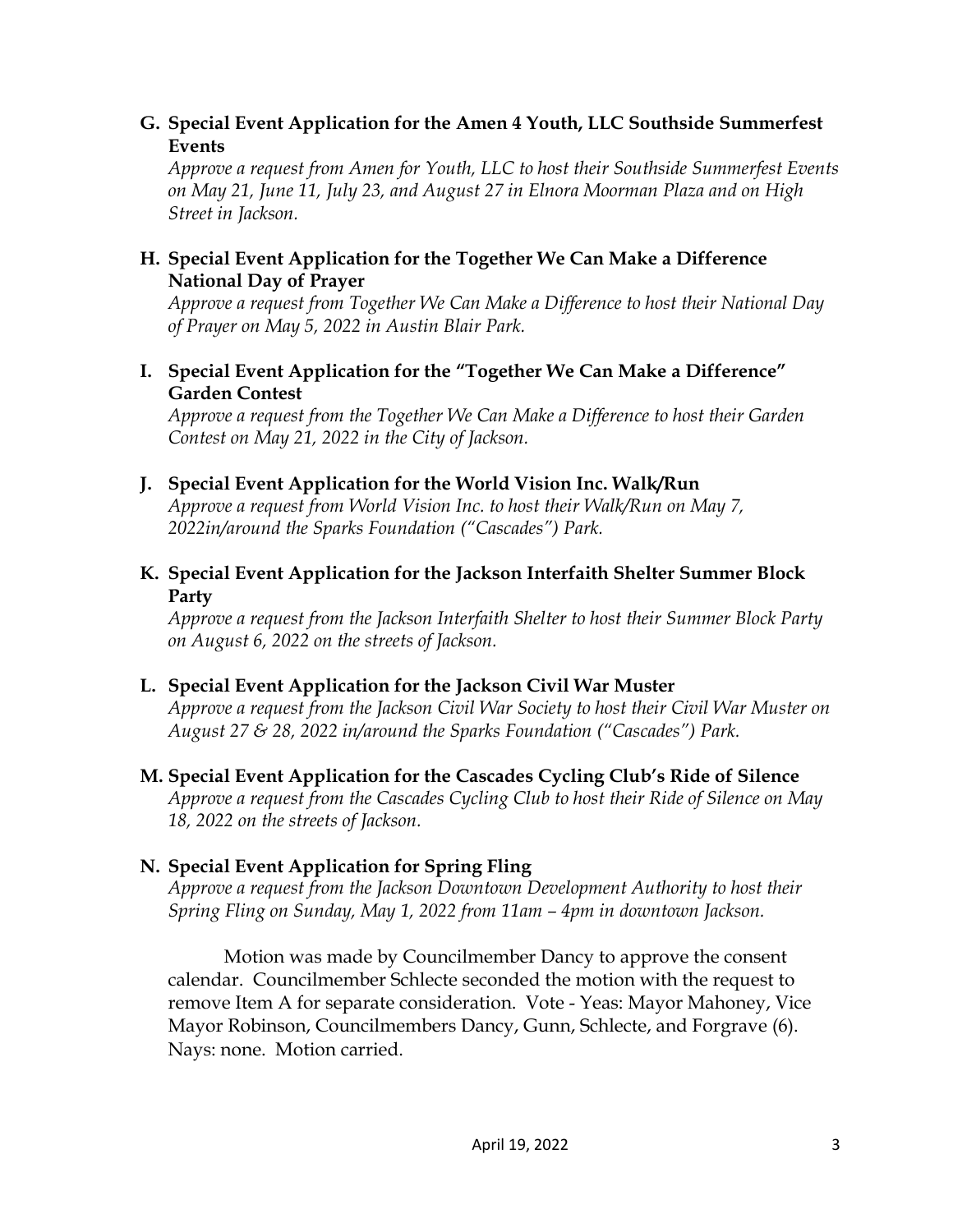Motion was made by Councilmember Gunn, seconded by Councilmember Dancy to approve Item A - Minutes of the Regular Meeting of April 5, 2022. Councilmember Schlecte stated that she would be abstaining from the vote. Vote - Yeas: Mayor Mahoney, Vice Mayor Robinson, Councilmembers Dancy, Gunn, and Forgrave (5). Nays: none. Abstention: Councilmember Schlecte. Motion carried.

#### **OTHER BUSINESS:** none.

#### **NEW BUSINESS:**

**A. Changes to the Standard Lighting Contract for Streetlights with Consumers Energy for the addition of five new streetlights** 

**Recommendation:** *Approve the Resolution for Changes to the Standard Lighting Contract for five streetlights with Consumers Energy and authorize the Mayor and City Clerk to execute the appropriate documents.* 

Motion was made by Councilmember Forgrave, seconded by Vice Mayor Robinson to approve the resolution for changes to the Standard Lighting Contract for five streetlights with Consumers Energy and authorize the Mayor and City Clerk to execute the appropriate documents. Vote - Yeas: Mayor Mahoney, Vice Mayor Robinson, Councilmembers Dancy, Gunn, Schlecte, and Forgrave (6). Nays: none. Motion carried.

## **B. Resolution to Decertify a Street with MDOT**

**Recommendation:** *Approve a resolution to decertify Cleveland Place with the Michigan Department of Transportation (MDOT) and authorize the Mayor and City Clerk to execute the resolution.* 

Motion was made by Councilmember Schlecte, seconded by Councilmember Forgrave to approve a resolution to decertify Cleveland Place with the Michigan Department of Transportation (MDOT) and authorize the Mayor and City Clerk to execute the resolution. Vote - Yeas: Mayor Mahoney, Vice Mayor Robinson, Councilmembers Dancy, Gunn, Schlecte, and Forgrave (6). Nays: none. Motion carried.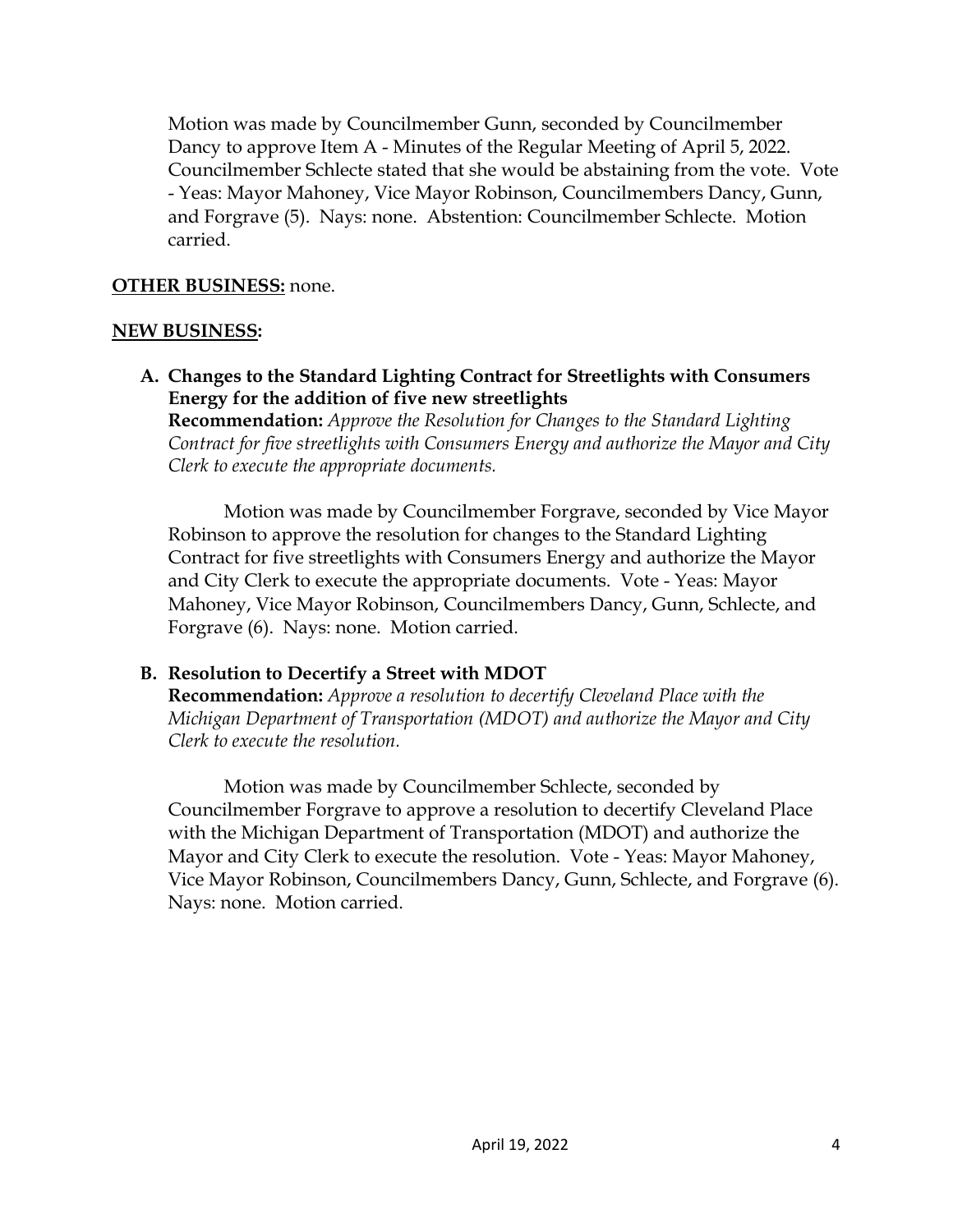**C. Recommendation for approval of the resolution to increase the Department of Public Works fee to \$80.00 per invoiced property to cover the costs incurred by the City to administer and enforce the Noxious Weed Ordinance of the Jackson Code of Ordinances, Chapter 26, Article III, Regulation of Grass, Noxious Weeds, Shrubbery, and Trees on Privately Owned Property** 

**Recommendation:** *Approval of the resolution to increase the Department of Public Works fee to \$80 per invoiced property to cover the costs incurred by the City to administer and enforce the Noxious Weed Ordinance of the Jackson Code of Ordinances, Chapter 26, Article III, Regulation of Grass, Noxious Weeds, Shrubbery, and Trees on Privately Owned Property.* 

Motion was made by Councilmember Forgrave, seconded by Councilmember Schlecte to approve the resolution to increase the Department of Public Works fee to \$80 per invoiced property to cover the costs incurred by the City to administer and enforce the Noxious Weed Ordinance of the Jackson Code of Ordinances, Chapter 26, Article III, Regulation of Grass, Noxious Weeds, Shrubbery, and Trees on Privately Owned Property. Vote - Yeas: Mayor Mahoney, Councilmembers Gunn, Schlecte, and Forgrave (4). Nays: Vice Mayor Robinson and Councilmember Dancy (2). Motion carried.

## **D. Accounts Receivable Write-Off Request**

**Recommendation:** *Approve the Accounts Receivable Write-Off Request.*

Motion was made by Councilmember Dancy, seconded by Councilmember Schlecte to approve the accounts receivable write-off request. Vote - Yeas: Mayor Mahoney, Vice Mayor Robinson, Councilmembers Dancy, Gunn, Schlecte, and Forgrave (6). Nays: none. Motion carried.

# **E. Amendment 1 to the 20-005 E. High Street Bridge Rehabilitation Engineering Contract**

**Recommendation:** *Approval of Amendment 1 to the 20-005 E. High Street Bridge Rehabilitation Engineering contract with Hubbell, Roth & Clark, Inc. (HRC) of Bloomfield Hills, MI, at a not-to-exceed cost of \$65,500.00, and authorization for the City Manager and City Engineer to sign the appropriate document.* 

Motion was made by Councilmember Schlecte, seconded by Councilmember Forgrave to approve Amendment 1 to the 20-005 E. High Street Bride Rehabilitation Engineering contract with Hubbell, Roth & Clark, Inc. (HRC) of Bloomfield Hills, MI, at a not to exceed cost of \$65,500.00 and authorize the City Manager and City Engineer to sign the appropriate document. Vote - Yeas: Mayor Mahoney, Vice Mayor Robinson, Councilmembers Dancy, Gunn, Schlecte, and Forgrave (6). Nays: none. Motion carried.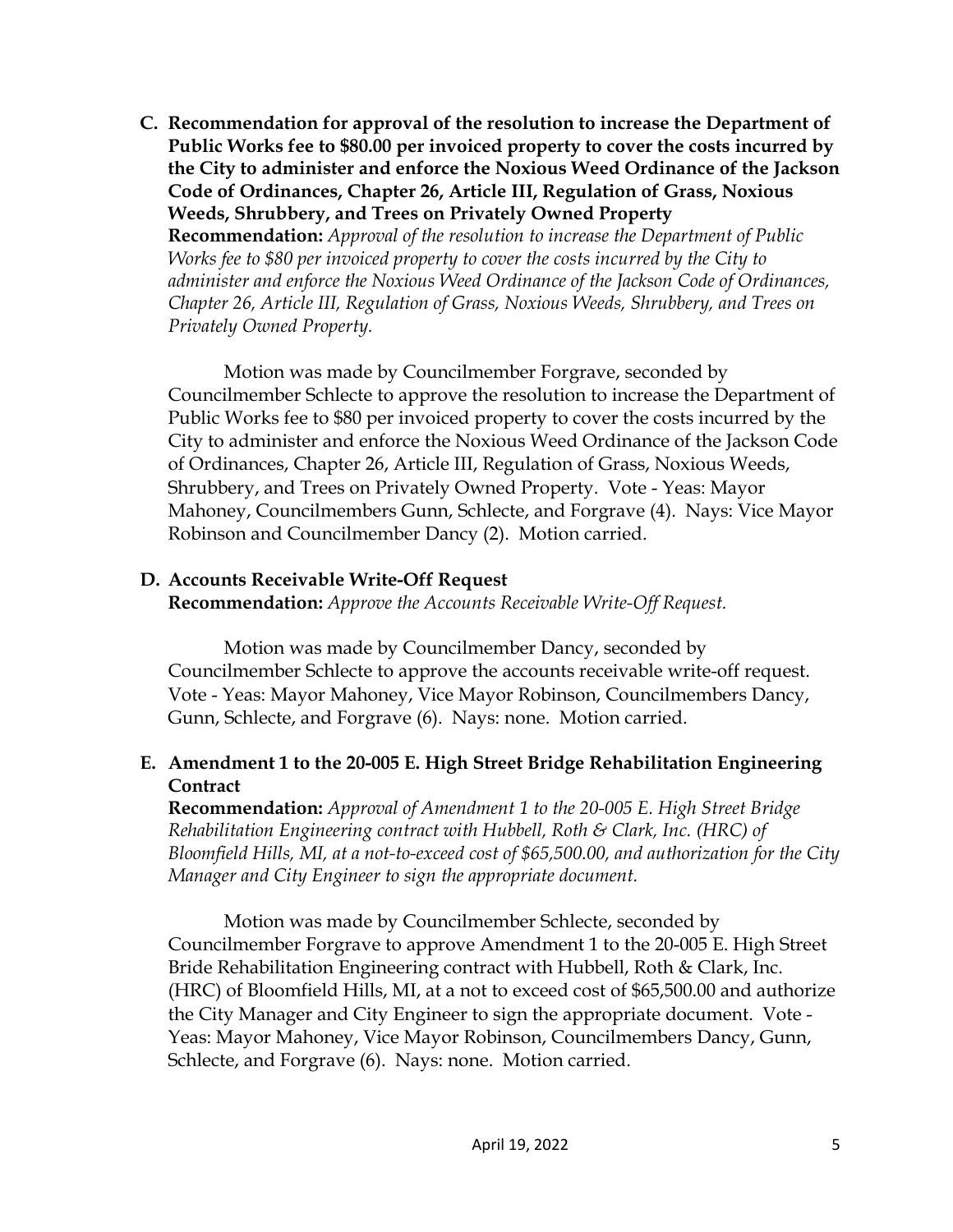## **F. Contract Award for the Martin Luther King Equality Trail Lighting Improvement Project**

**Recommendation:** *Approval of an award of the contract for the Martin Luther King Equality Trail Lighting Improvements project from Weatherwax Road to Prospect Street to Cochran Electric of Jackson, Michigan, at a cost of \$606,195.49 and authorization for the Mayor and City Clerk to execute the appropriate document(s) in accordance with the Purchasing Agent.* 

Motion was made by Councilmember Schlecte, seconded by Councilmember Forgrave to award of the contract for the Martin Luther King Equality Trail Lighting Improvements project from Weatherwax Road to Prospect Street to Cochran Electric of Jackson, MI at a cost of \$606,195.49 and authorization for the Mayor and City Clerk to execute the appropriate document(s) in accordance with the Purchasing Agent. Vote - Yeas: Mayor Mahoney, Vice Mayor Robinson, Councilmembers Dancy, Gunn, Schlecte, and Forgrave (6). Nays: none. Motion carried.

## **G. Professional Services Agreement for Assessing Services**

**Recommendation:** *Approve Professional Services Agreement in the total amount of \$99,600 to Quality Assessing Services, LLC for assessment services starting May 1, 2022 through April 30, 2023.* 

Motion was made by Councilmember Dancy, seconded by Councilmember Forgrave to approve the professional services agreement in the total amount of \$99,600 to Quality Assessing Services, LLC for assessment services starting May 1, 2022 through April 30, 2023. Vote - Yeas: Mayor Mahoney, Vice Mayor Robinson, Councilmembers Dancy, Gunn, Schlecte, and Forgrave (6). Nays: none. Motion carried.

#### **H. Presentation of Revised Special Assessment Policy Recommendation:** *Review the proposed, revised Special Assessment Policy.*

No action was taken on the item.

# **I. Zoning Map Amendment – West Ganson Street**

**Recommendation:** *Recommend approval to rezone 600 Steward Avenue and 506 W. Ganson Street from C-2 Community Commercial to R-3, Multiple Family Residential.* 

Motion was made by Councilmember Schlecte, seconded by Councilmember Dancy to approve the rezoning of 600 Steward Avenue and 506 W. Ganson Street from C-2 Community Commercial to R-3 Multiple Family Residential. Vote - Yeas: Mayor Mahoney, Vice Mayor Robinson, Councilmembers Dancy, Gunn, Schlecte, and Forgrave (6). Nays: none. Motion carried.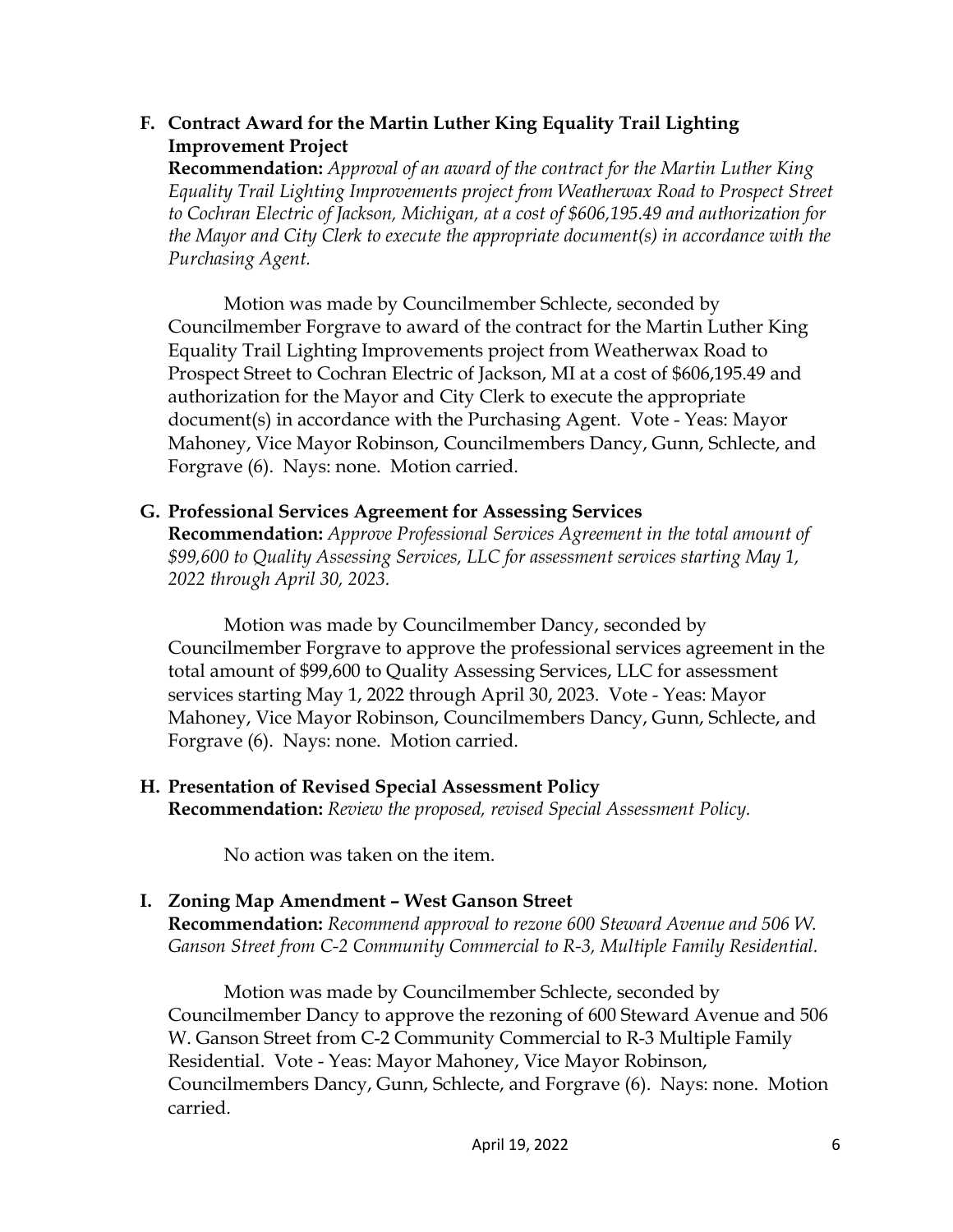# **J. Zoning Map Amendment – Greenwood Avenue**

**Recommendation:** *Recommend approval to rezone 223 W. Wilkins, 227 W. Wilkins and 229 W. Wilkins from R-2 One and Two Family Residential to R-4, High Density Apartment and Office and rezone 222 W. Biddle, 702 Greenwood, 714 Greenwood and 718 Greenwood from C-2 Community Commercial to R-4, High Density Apartment and Office.* 

Motion was made by Councilmember Schlecte, seconded by Councilmember Gunn to approve the rezoning of 223 W. Wilkins, 227 W. Wilkins and 229 W. Wilkins from R-2 One and Two Family Residential to R-4 High Density Apartment and Office and rezone 222 W. Biddle, 702 Greenwood, 714 Greenwood and 718 Greenwood from C-2 Community Commercial to R-4 High Density Apartment and Office. Vote - Yeas: Mayor Mahoney, Vice Mayor Robinson, Councilmembers Dancy, Gunn, Schlecte, and Forgrave (6). Nays: none. Motion carried.

**K. Resolution Approving an Application to the Michigan Department of Transportation for a Transportation Economic Development Fund (TEDF) Category F Grant for improvements to the intersections of Blackstone Street at Louis Glick Highway and Blackstone Street at Lansing Avenue Recommendation:** *Approve a resolution for application to the Michigan Department of Transportation (MDOT) for a Transportation Economic Development Fund (TEDF) Category F Grant, authorization for the Mayor and City Clerk to execute the resolution, and authorization for the City Engineer to file an application for improvements to the intersections of Blackstone Street with Louis Glick Highway and with Lansing Avenue.*

Motion was made by Councilmember Schlecte, seconded by Councilmember Forgrave to approve a resolution for application to the Michigan Department for Transportation Economic Development Fund Category F Grant, authorization for the Mayor and City Clerk to execute the resolution, and authorization for the City Engineer to file an application for improvement to the intersections of Blackstone Street with Louis Glick Highway and Lansing Avenue. Vote - Yeas: Mayor Mahoney, Vice Mayor Robinson, Councilmembers Dancy, Gunn, Schlecte, and Forgrave (6). Nays: none. Motion carried.

## **L. Parking Lot Construction at Jackson Fire Department Station #1**

**Recommendation:** *Approval of an award for a contract to repair the parking lot for the Jackson Fire Department's Central Station at 518 N. Jackson St, to the Isabella Corporation of Mt. Pleasant, Michigan, for \$537,000; authorization for the Mayor and City Clerk to execute the appropriate document(s) in accordance with the Purchasing Agent.*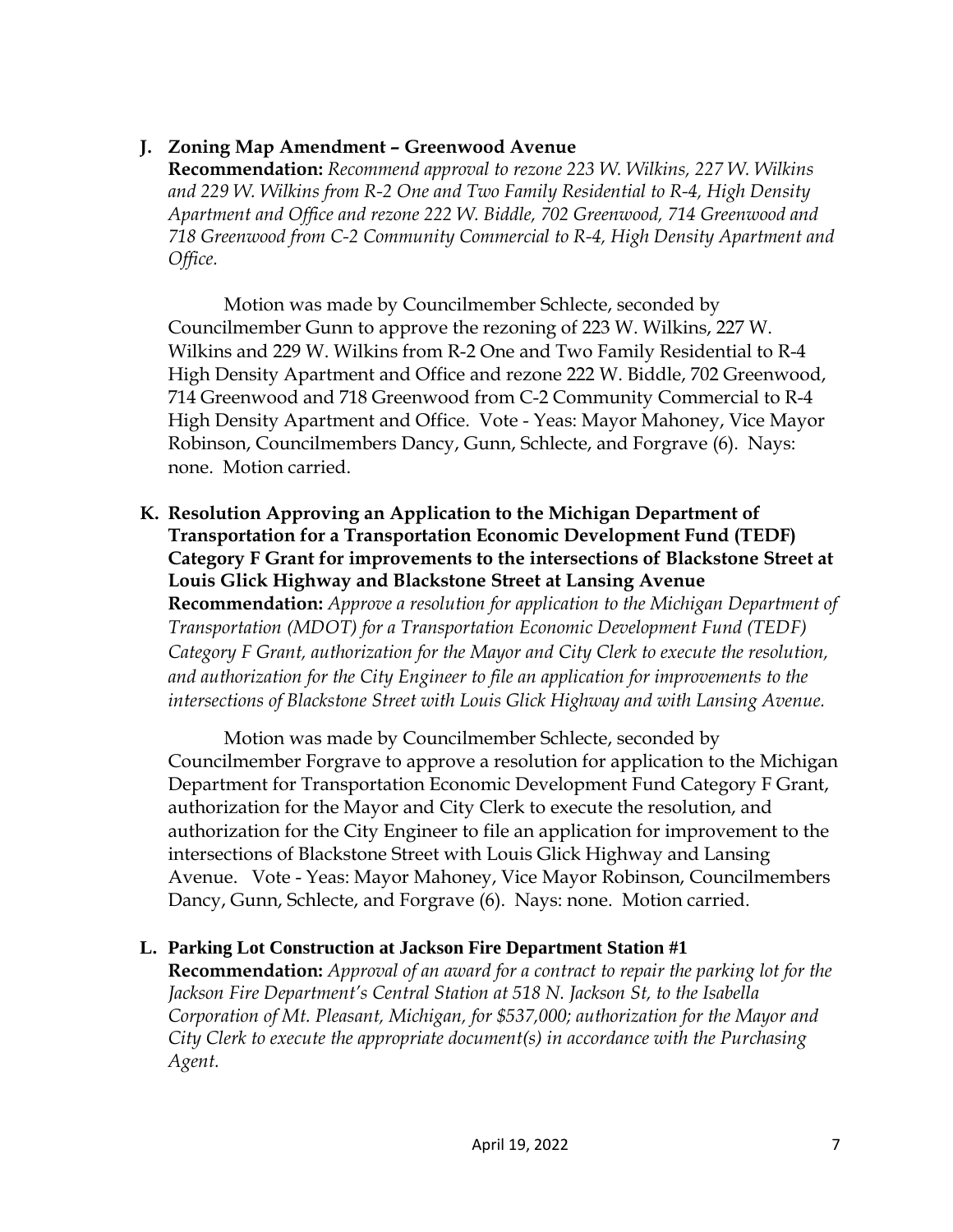Motion was made by Councilmember Schlecte, seconded by Councilmember Gunn to award a contract to repair the parking lot for the Jackson Fire Department's Central Station at 518 N. Jackson St, to the Isabella Corporation of Mt. Pleasant, MI for \$537,000 and authorization for the Mayor and City Clerk to execute the appropriate document(s) in accordance with the Purchasing Agent. Vote - Yeas: Mayor Mahoney, Vice Mayor Robinson, Councilmembers Dancy, Gunn, Schlecte, and Forgrave (6). Nays: none. Motion carried.

## **CLOSED SESSION:**

**A. Conduct closed session to discuss specific pending litigation in the case of Bremiller v City of Jackson, et al., Jackson County Circuit Court Case No. 21- 3295-NI, pursuant to MCL 15.268(e).** 

Motion was made by Councilmember Schlecte, seconded by Councilmember Gunn to move into closed session to discuss a specific pending litigation in the case of Bremiller v City of Jackson, Jackson County Circuit Court Case No. 21-3295-NI, pursuant to MCL 15.268€. Vote - Yeas: Mayor Mahoney, Vice Mayor Robinson, Councilmembers Dancy, Gunn, Schlecte, and Forgrave (6). Nays: none. Motion carried.

## **RETURN TO OPEN SESSION:**

Motion was made by Vice Mayor Robinson, seconded by Councilmember Gunn to come back from closed session. Vote - Yeas: Mayor Mahoney, Vice Mayor Robinson, Councilmembers Dancy, Gunn, Schlecte, and Forgrave (6). Nays: none. Motion carried.

Motion was made by Councilmember Schlecte, seconded by Councilmember Forgrave to approve the settlement as recommended by the City Attorney in Jackson County Circuit Court Case No. 21-3295-NI and authorize legal counsel to effectuate the same. Vote - Yeas: Mayor Mahoney, Vice Mayor Robinson, Councilmembers Dancy, Gunn, Schlecte, and Forgrave (6). Nays: none. Motion carried.

# **CITY COUNCILMEMBER'S COMMENTS:**

Mayor Mahoney, Vice Mayor Robinson, Councilmembers Dancy, Gunn, Schlecte, and Forgrave all offered comments.

# **MANAGER'S COMMENTS:**

City Manager Jonathan Greene offered comments. **ADJOURNMENT:**